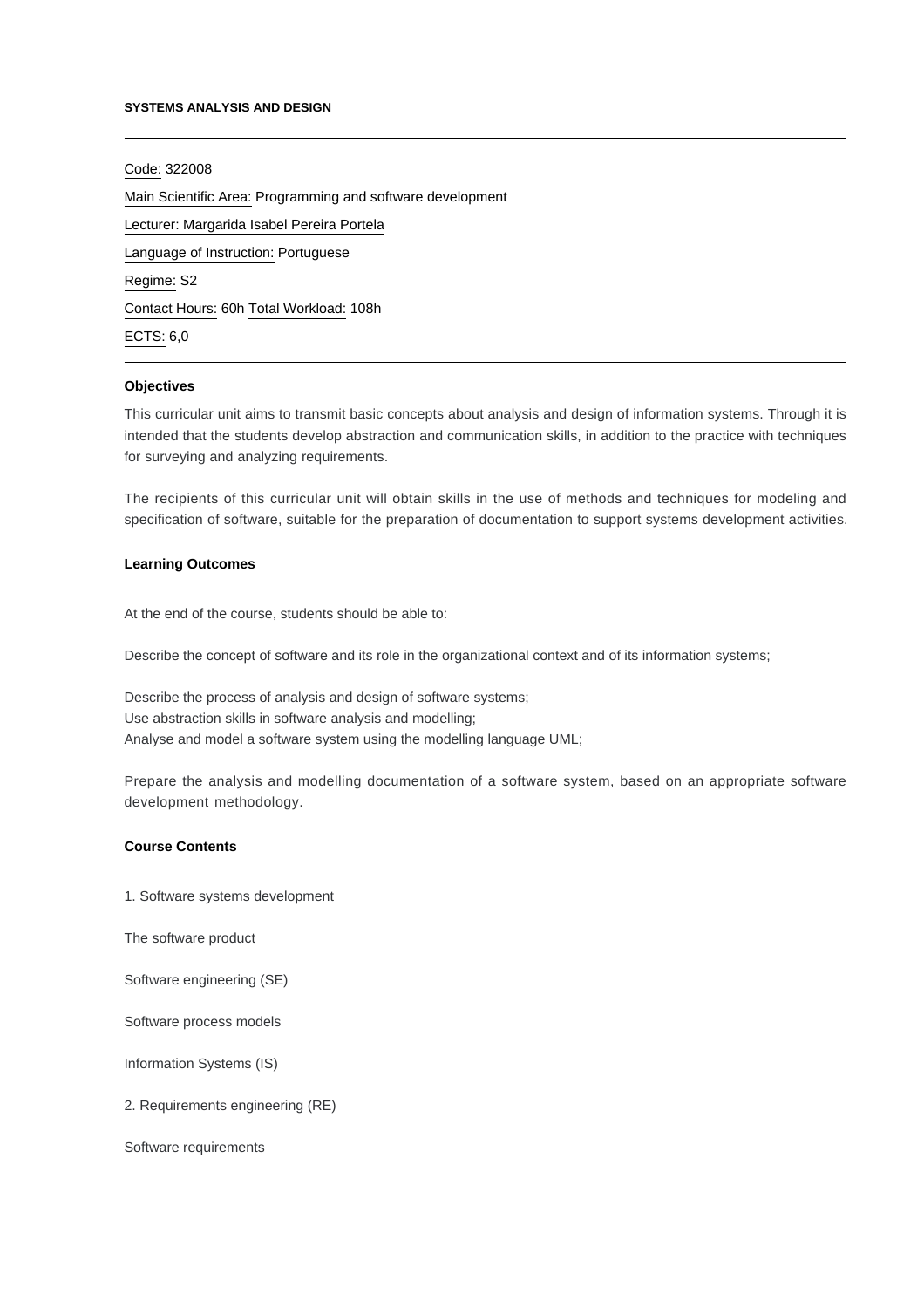RE process and activities

3. Requirements elicitation Project inception Requirements elicitation techniques

Communication with stakeholders

4. Requirements analysis and specification

Requirements Analysis Requirements specification Requirements validation and management

5. Software modelling

Systemic approach

Modelling process

UML Language

6. Agile software requirements

Agile development Scrum concepts and practices

#### **Recommended Bibliography**

Cadle, J., Paul, D., Turner, P. (2010). Business Analysis Techniques – 72 Essential Tools for Success, BCS

Larman, C. (2004). Applying UML and Patterns: An Introduction to Object-oriented Analysis and Design and Iterative Development, 3rd edition, Prentice-Hall PTR

Pressman, R. S. (2010). Software Engineering: a Practtioner's Approach, 7th edition.,McGraw-Hill

Rubin, K. S. (2013). Essential Scrum: A Practical Guide to the Most Popular Agile Process, Addison-Wesley Professional

# **Learning and Teaching Methods**

The curricular unit's program introduces the key concepts to understand the scope and context in which the activities of analysis and design of information systems are developed.

To develop skills in this domain, students must become familiar with the principles and good practices of analysis and systems design, know how to use the UML language and know the agile development process.

# **Assessment Methods**

Learning outcomes will be assessed through (a) a theoretical component and (b) a practical component. The theoretical component consists of participation through activities (30%) and an individual written test (35%) and the practical component in the development of a group project (30%) and cross-sectional assessment in classroom (5